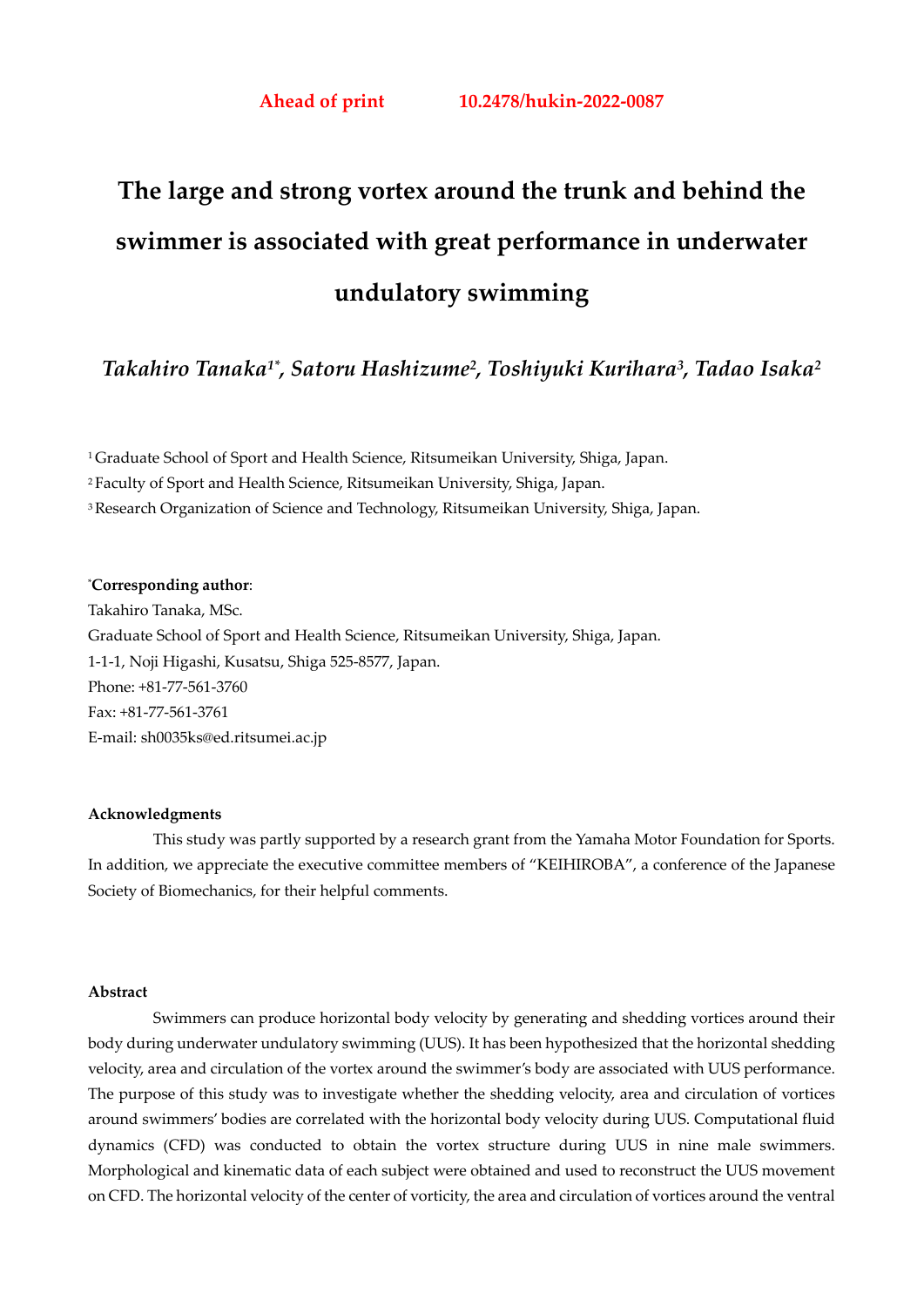side of the trunk, dorsal side of shoulder and waist, and behind the swimmer were determined from the simulation results. Positive correlations were found between the vortex area and circulation around the ventral side of the trunk (area  $r = 0.938$ ,  $p < 0.05$ ; circulation  $r = 0.915$ ,  $p < 0.05$ ) and behind the swimmer (area  $r = 0.738$ , *p* < 0.05; circulation r = -0.680, *p* < 0.05), and the horizontal body velocity. The horizontal shedding velocity of the center of vorticity of the vortices around the swimmer's body was not significantly correlated with the horizontal body velocity. These results suggest that the generation of a large and strong vortex around the trunk and behind the swimmer is associated with great UUS performance.

**Key words:** vortex structure, computational fluid dynamics, underwater dolphin kick, swimming performance.

#### **Introduction**

Underwater undulatory swimming (UUS) is an underwater propelling technique used during the start and turn phases of competitive swimming, especially in freestyle, backstroke, and butterfly stroke events. The rule set by Fédération Internationale de Natation (FINA) allows the underwater propelling to be used up to 15 m after the start and each turn (FINA, 2017). Previous studies have reported that the high horizontal body velocity during the start and turn phases is one of the factors for improving the race time (Arellano et al., 1994; Houel et al., 2012; Veiga et al., 2014). UUS at a depth of 0.5 m from the water surface can reduce the wave drag compared to surface swimming (Elipot et al., 2010), and this results in a greater horizontal velocity of the body during UUS (Veiga et al., 2014). Therefore, national-level swimmers use UUS for longer distances (12.2 m) compared with regional level swimmers (10.6 m) (Veiga et al., 2014). These results indicate that UUS performance is an important factor for competitive swimmers.

The vortex phenomena have been investigated to reveal the propulsion mechanism during UUS. The vortices around the ventral side of the trunk, feet, and the dorsal side of the shoulder and the waist are generated and shed during the downward kick (Cohen et al., 2012; Hochstein et al., 2012; Pacholak et al., 2014; von Loebbecke et al., 2009). These vortices around the swimmer's body are supposed to induce momentum changes in the flow field (Matsuuchi et al., 2009; Takagi et al., 2016; Triantafyllou et al., 2002; von Loebbecke et al., 2009). Hydrodynamically, the change in flow velocity induces changes in the momentum of the flow fields, resulting in increasing the propulsion and/or braking fluid force during UUS (Matsuuchi et al., 2009; Takagi et al., 2016; Triantafyllou et al., 2002; von Loebbecke et al., 2009). Therefore, the increased propulsive fluid force is applied to the swimmer's body by increasing the vortex velocity, which is shed backward to the swimmers' body. The vortex area and circulation are also important factors in enhancing fluid force (Imamura and Matsuuchi, 2013). This suggests that swimmers can produce a great horizontal body velocity during UUS by generating a large and/or strong vortex and/or increasing the vortex shedding velocity around the whole body.

Previous studies have evaluated the vortex around the body qualitatively, but not quantitatively. Quantitative studies would reveal which of the vortices around the whole body are important for greater horizontal body velocity during UUS by evaluating the vortex area, circulation and shedding velocity; however, this has not been investigated. The purpose of this study, therefore, was to investigate which of the vortex parameters around the whole body was correlated with horizontal body velocity during UUS. This study will provide important insights for swimmers and coaches to improve UUS performance.

#### **Methods**

The current study quantified the vortex structure during UUS using computational fluid dynamics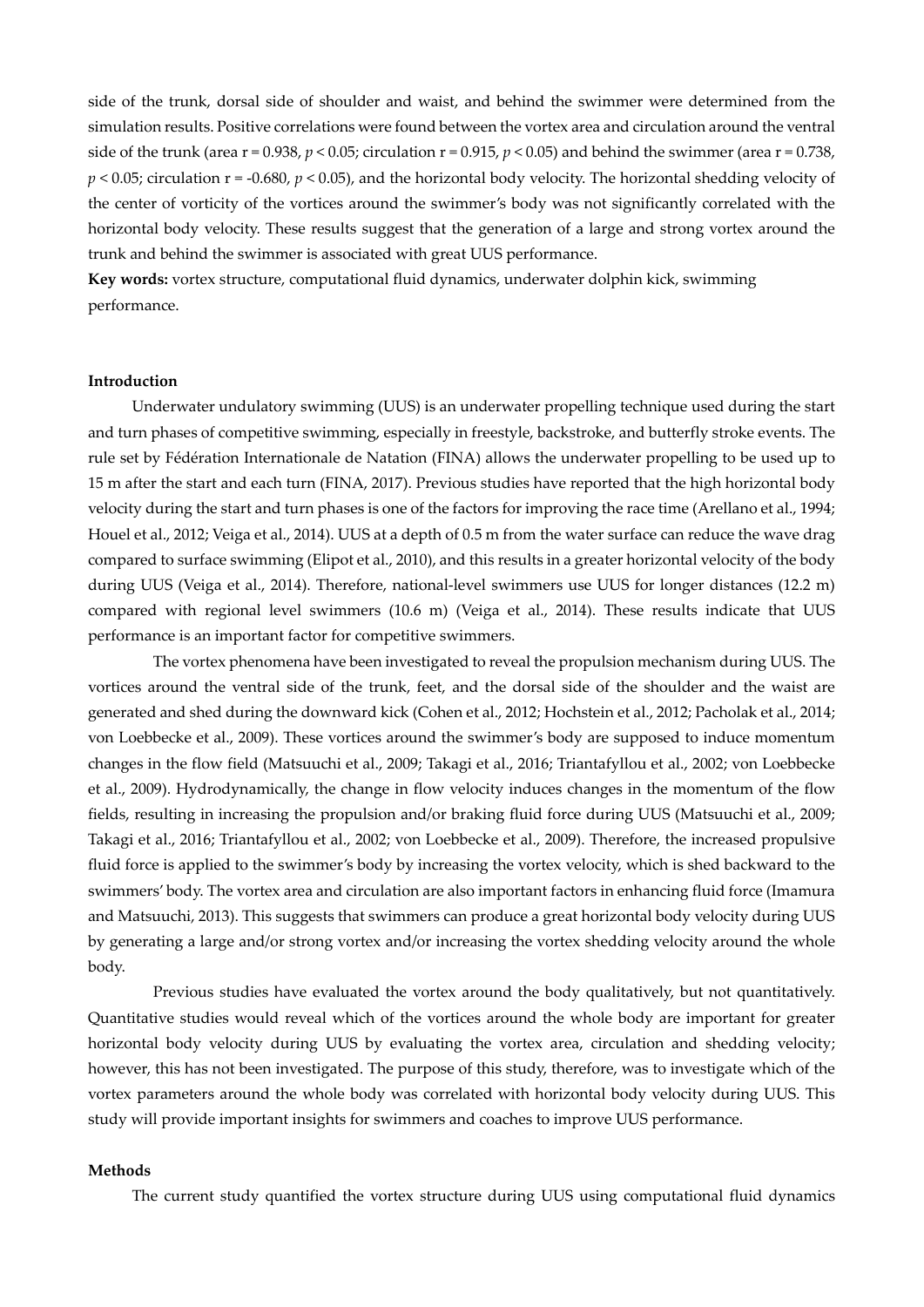# (CFD). The kinematic and digital swimmers' model was created for CFD and used to conduct the simulation. *Participants*

Nine male swimmers participated in this study (Table 1). The FINA points were calculated based on participants' personal records in their specialized styles in long course swimming. The experimental protocol was approved by the local ethics committee of the authors' affiliated university and was conducted in accordance with the guidelines set out in the Declaration of Helsinki. Written informed consent was obtained from each participant prior to the experiment.

#### (Insert Table 1 here)

#### *Kinematic data collection*

Participants performed 15 m UUS with maximum effort using the wall-push start in an indoor pool (7 lanes × 25 m, depth: 1.35 m, water temperature: 30°C). UUS trials were repeated three times at 2 min intervals. Twelve retroreflective markers were attached to the skin over the following bony configurations on the right side of the body: epiphysis of the fifth metatarsal, lateral malleolus, lateral epicondyle of the femur, greater trochanter, iliac horn, lower end of the tenth rib, xiphoid, tragus, acromion, lateral epicondyle of the humerus, styloid process, and tips of the third finger (Atkison et al., 2014; Nakashima, 2009; Yamakawa et al., 2017). Three-dimensional (3D) coordinates of the markers were collected using an underwater motion capture system with eight cameras (Oqus Underwater, Qualysis, Sweden) at a sampling rate of 100 Hz. The capture volume was set between the wall and 15 m from the wall. The error in the dynamic calibration of this system, computed as the standard deviation of the known length of the calibration wand, was  $1.1 \pm 0.5$  mm. *Collection of 3D swimmers' model data* 

The 3D swimmers' body data were obtained using a 3D laser body scanner (Body Line Scanner C9036, Hamamatsu Corp., Japan). Participants kept standing and kneeling positions with their arms extended above their heads, wearing white swim caps and shorts during the collection of their body model data (Figure 1Ai, Aii). Due to the limited capture volume of the 3D laser body scanner, 3D swimmers' body data were collected for the standing and kneeling postures, and then the collected data were compounded to construct the glide position model of the swimmers' body using 3D animation software (Blender Ver.2.80, Blender Foundation) (Figure 1Aiii). Body length was determined as the length between the tip of the finger and the toe of the swimmers' model (Table 1).

#### (Insert Figure 1 here)

#### *Analysis of kinematic data*

Kinematic data for the fastest body velocity trial for each participant were chosen for the simulation. The collected data were filtered using a second-order Butterworth low-pass filter with a cut-off frequency of 6 Hz (Yamakawa et al., 2017). This study assumed UUS as a symmetrical movement on the sagittal plane which was defined by the vertical (z-axis) and long (x-axis) axes of the pool lane (Atkison et al., 2014; Higgs et al., 2017). A kick cycle was defined from the highest marker position of the epiphysis of the fifth metatarsal to the next corresponding highest position (Higgs et al., 2017; Yamakawa et al., 2017). The horizontal velocity of the body was computed as the horizontal velocity of the whole-body center of mass on the x-z plane using inertia properties of the body segment for Japanese athletes (Ae et al., 1992). The mean value of this velocity during a kick cycle was then determined. The segment angle was defined as the angle between the long axis of the pool lane and each body segment. These kinematic variables were analyzed for the three kick cycles after the foot passed 7.5 m from the wall (Arellano et al., 2002; Connaboy et al., 2010).

#### *Reconstruct UUS movement*

The joint positions of the whole body were transformed to the coordinate system of the simulation model by the following maneuver. First, the tip of the third finger of the swimmers' model was located at the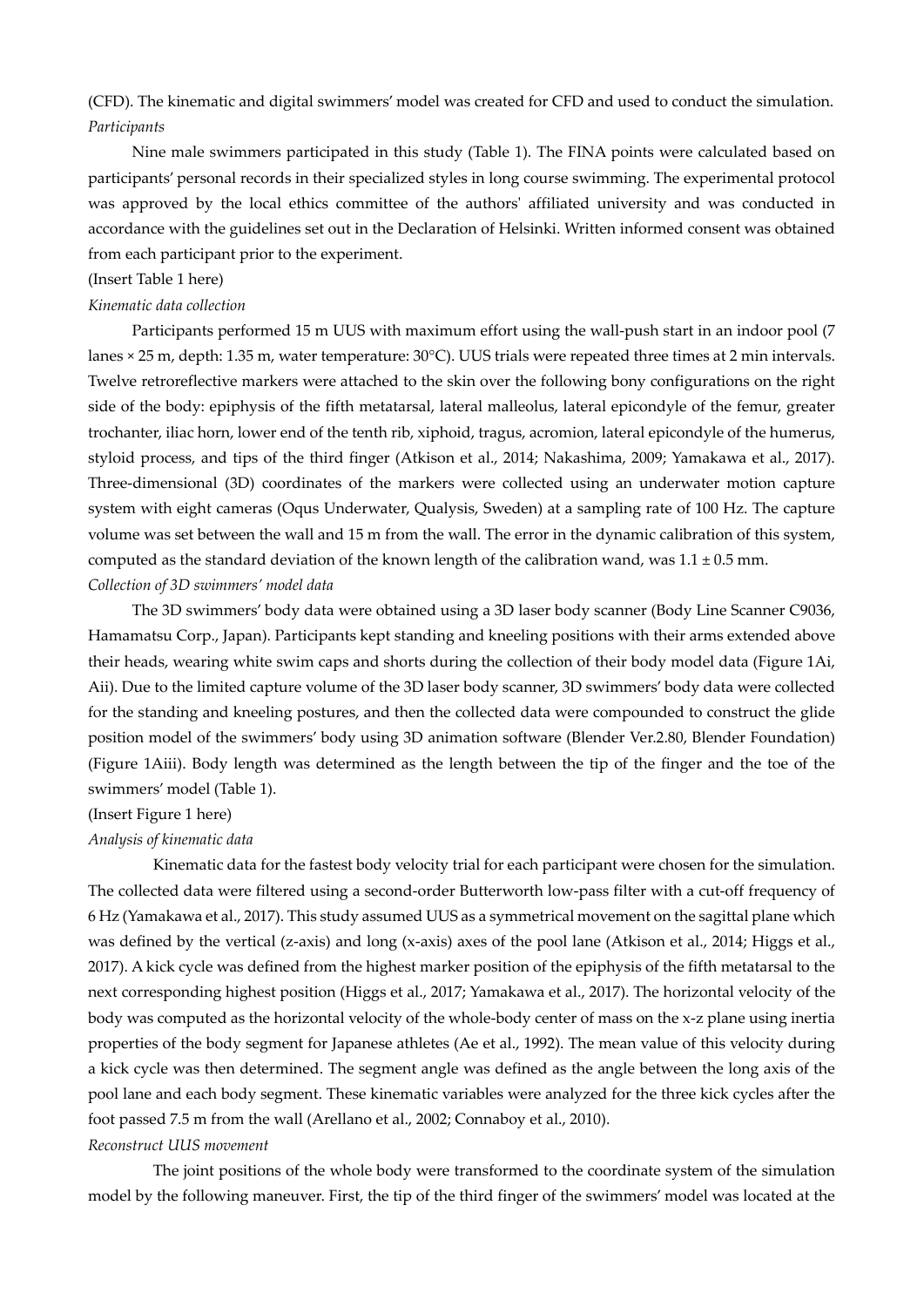origin of the coordinate system of the simulation model (Figure 1B). Then, the vertical displacement of the position of the tip of the third finger was calculated along with the collected data, and the longitudinal and lateral positions were fixed during UUS. Finally, each joint position was geometrically recalculated using the value of the segment length and each segment angle for representation in the coordinate system. *Computational Fluid Dynamics* 

The Navier-Stokes equations for an unsteady 3D flow with the turbulence model of the normal k-ε model were solved using OpenFOAM (Ver.6, OpenFOAM Foundation) in this study (Pacholak et al., 2014).

$$
\nabla \cdot \boldsymbol{u} = 0 \tag{1}
$$

$$
\frac{\partial \boldsymbol{u}}{\partial t} + (\boldsymbol{u} \cdot \nabla) \boldsymbol{u} = -\frac{1}{\rho} \nabla P + \frac{\eta}{\rho} \Delta \boldsymbol{u}
$$

where P is the water pressure, **u** is the fluid velocity vector, ρ is the water density (995.65 kg/m3 in this study), and  $\eta$  is the dynamic viscosity of water at time t. The dynamic viscosity of water was calculated as follows:

$$
\eta = \frac{UL}{Re}
$$

where U is the magnitude of the horizontal center of mass velocity, L is the body length of the participants, and Re is the Reynolds number  $(2.6 \times 10^6)$  (Pacholak et al., 2014). These equations were solved with the finite volume method with second-order discretization in space and implicit discretization in time using OpenFOAM.

The outer block mesh containing the 3D swimmers' body model was created with a size of 11 m × 3 m  $\times$  3 m (x-y-z) (Figure 1B, C). The outer block mesh of all participants contained 672.4 k  $\pm$  3.5 k cells.

Water flowed from the inlet boundary mesh in this study (Figure 1B). The velocity of water was the same as the horizontal center of mass velocity during UUS for each participant. In the first step of the simulation, the water flow and fluid force were simulated during the gliding position for 1 s. In the second step, the simulation during UUS was conducted for the three kick cycles. After every 0.3-0.4 ms, the old surface mesh was updated with a new deformed mesh for preventing the divergence of simulation (Pacholak et al., 2014). The water flow velocity and pressure were interpolated onto the deformed mesh. The time steps were controlled by a Courant number with a maximum value of 0.5.

# *Data processing*

The data processing of CFD was conducted only for the third kick cycle in the current study, since a previous study suggested that the data collected from the first and second kick cycles should be excluded for the data processing of simulation (Pacholak et al., 2014). The vorticity was obtained by visualizing the vortex area. In this study, the second invariant of the velocity gradient tensor (Q) was determined as the vorticity.

$$
Q = \frac{1}{2} \left\{ \left( \frac{\partial u_i}{\partial x_i} \right)^2 - \frac{\partial u_i}{\partial x_j} \frac{\partial u_j}{\partial x_i} \right\} \ i, j = 1, 2, 3
$$

where u represents the velocity of the local water flow. Each vortex area was defined as the sum of the aggregated cells with  $Q > 0$ . Vortices around the swimmer's body were separately determined at the ventral side of the trunk, dorsal side of the waist, and dorsal side of the shoulder, and behind the swimmer (Figure 2A). The vertical axis regions of each site were defined as between -0.75 m below and 1.0 m above from the swimmers' body. The long axis regions for the ventral side of trunk, dorsal side of the waist and dorsal side of the shoulder were determined as based on the swimmers' segment length. The horizontal axis region of behind the swimmer was defined as the area between the swimmer's toes and 1.0 m behind the swimmer. The largest vortex of which the center of vorticity was located within each site of three regions except for behind the swimmer was selected for data processing (Figure 2A). All vortices generated for behind the swimmer were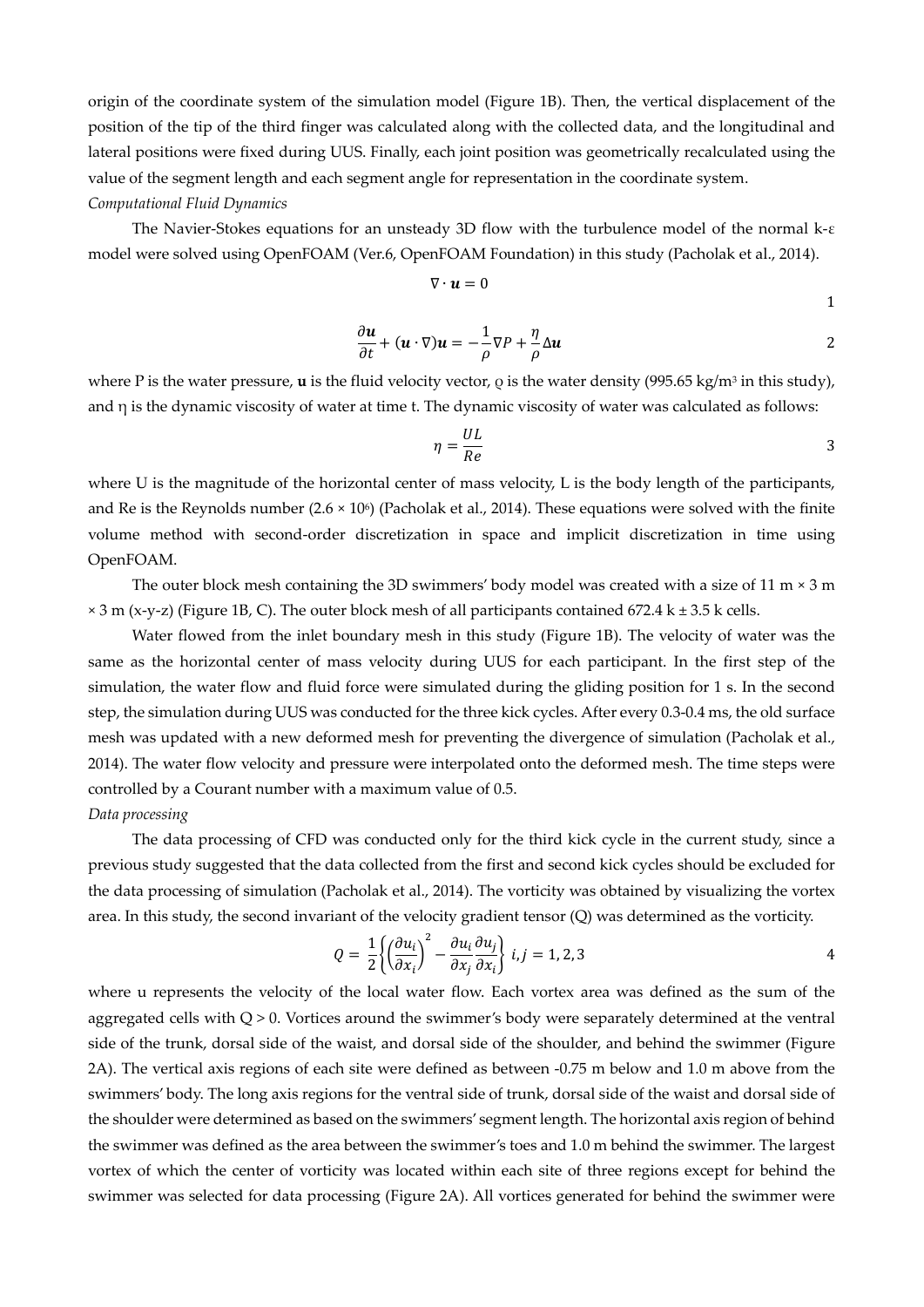selected for data processing. Furthermore, when vortices were separated to sub-vortices, only the separated vortex leaving from the original vortex was selected for data processing. The original vortex was defined as the largest vortex within each site of three regions except for behind the swimmer at the start point of the downward kick. The original vortex for behind the swimmer was defined as a generated vortex which was located at the closest positions relative to the tip of the third finger. The position of the center of vorticity on the coordinate system of the simulation model of each vortex was determined around each site using the weighted average method in the sagittal plane (Figure 2A). The displacement of the center of vorticity was determined using the coordinates of vorticities at the closest and farthest positions relative to the tip of the third finger using the coordinates of vorticities of one cycle for obtaining the horizontal velocity of the center of vorticity (Figure 2B). The horizontal velocity of the center of vorticity was obtained by dividing the displacement of the center of vorticity by the displacement time (Figure 2B). The water flow velocity was subtracted from the horizontal velocity of the center of vorticity. The peak value of the vortex area was determined as the calculated area of displacement of the center of vorticity (Figure 2B). The circulation (Γ) of each vortex was obtained at the time-point of finding the peak value of the vortex area.

$$
\Gamma = \oint u \, dr \tag{5}
$$

where **u** is the velocity vector of the periphery of vortex, **dr** is the corresponding differential tangent vector. The center of vorticity, area and circulation were determined using MATLAB (2019a, Mathworks Corp.).

To verify the simulation results, the magnitude of the drag force determined in this study was compared with the corresponding values reported in previous research (Pacholak et al., 2014) (Table 1). *Statistical analysis* 

All outcome data are presented as mean ± standard deviation. The normality of each data point was checked using the Shapiro-Wilk test. When the normality distribution was confirmed, the relationships between the horizontal center of mass velocity and vortex variables were assessed using Pearson's correlation coefficients. When the normality distribution was not confirmed, the correlation coefficient was determined using the Spearman's rank correlation coefficient. Statistical analyses were performed using IBM SPSS statistics software (Ver. 26.0, IBM Corp) and  $p < 0.05$  was considered statistically significant.

#### **Results**

The simulation results of one fast swimmer and one slow swimmer are presented in Figure 3. The horizontal velocity of the center of vorticity, the peak value of the vortex area and circulation of vortices around the swimmer's body are presented in Table 2. No significant correlations were found between the horizontal velocity of the center of vorticity for the ventral side of the trunk, dorsal side of the waist and shoulder, and behind the swimmer, and the horizontal center of mass velocity (Table 2). The horizontal center of mass velocity was positively correlated with the peak value of the vortex area around the ventral side of the trunk, and behind the swimmer. The peak value of the vortex area around the dorsal side of the shoulder and waist was not significantly correlated with the horizontal center of mass velocity. The circulation for the ventral side of the trunk and behind the swimmer was correlated with the horizontal center of mass velocity. No significant correlations were found between the horizontal center of mass velocity and circulation for the dorsal side of the waist and shoulder.

For verification of the simulation results, the peak drag force was calculated as 19.3 N and 153.4 N during the glide phase and UUS, respectively (Figure 4). The differences between the results of this study and previous research (Pacholak et al., 2014) were 3.4 N and 17.6% for the glide phase, and 54.2 N and 26.1% for UUS.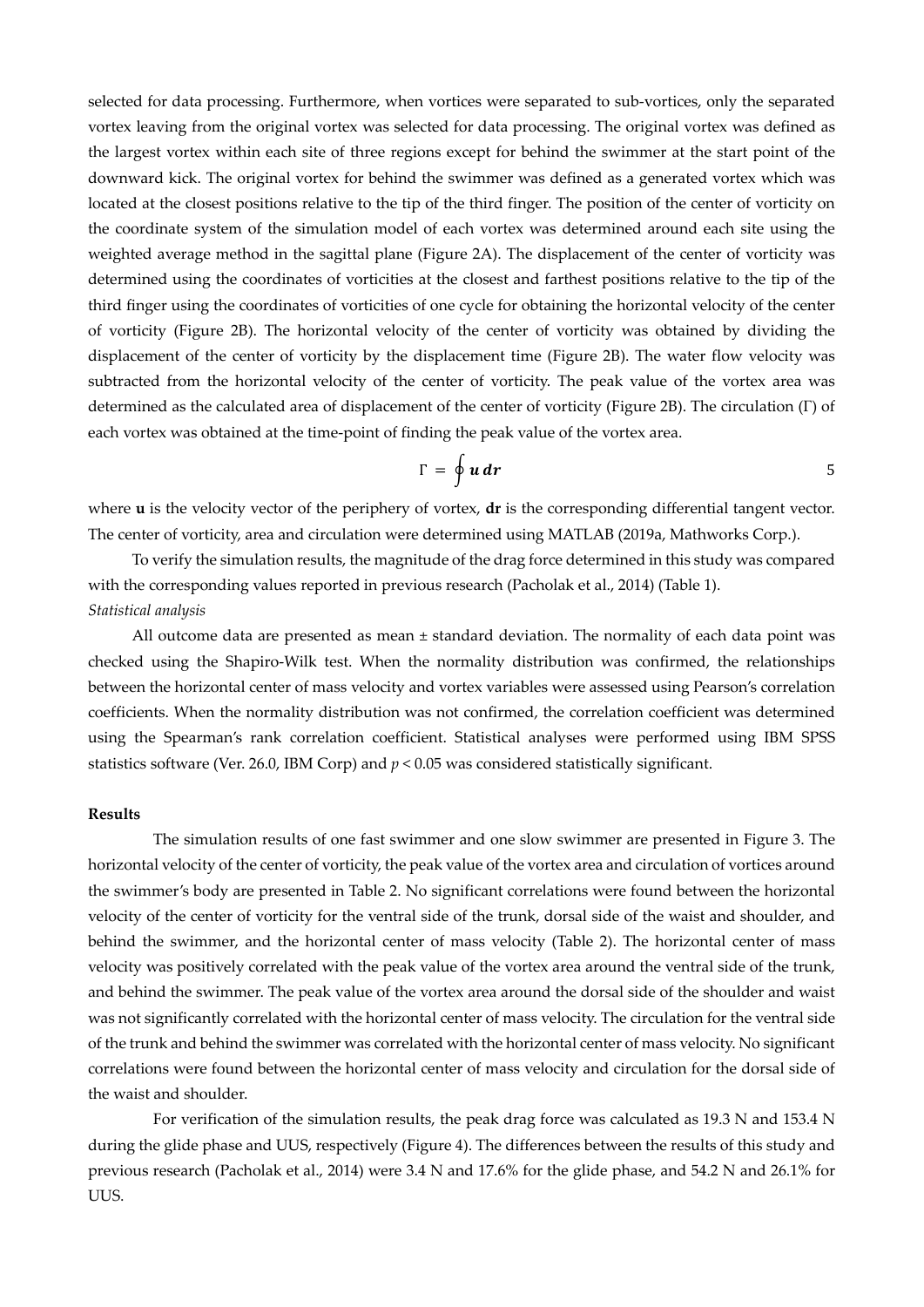#### **Discussion**

This is the first study to quantitatively investigate the correlation between horizontal body velocity, shedding velocity, and the area and circulation of vortices around the whole body during UUS. The main results of the current study are as follows: the vortex area and circulation around the ventral side of the trunk and behind the swimmer were positively correlated with the horizontal body velocity during UUS; and no significant correlations were found between the horizontal velocity of the center of vorticity around the ventral side of the trunk, dorsal side of the waist and shoulder, and behind the swimmer, and horizontal body velocity. Therefore, generating a large and strong vortex around the trunk and behind the swimmer may be associated with great horizontal body velocity during UUS.

The current results show that the large vortex area and circulation around the trunk and behind the swimmer may be related to achieving great horizontal body velocity during UUS. In the vortex of the ventral side of the trunk (solid black cycle), the vortex was generated from the thorax to the abdomen at the starting point of the downward kick (Figure 3A, A'), and transported and shed to the thigh during the upward kick (Figure 3B to D, B' to D'). The vortex was observed behind the swimmer (gray rectangle) during the downward kick, and shed behind the swimmer at the finishing point of the downward kick (Figure 3A to D, A' to D'). These vortices were generated and shed behind the swimmers' center of mass. Previous studies suggested that marine animals generated and shed the vortex backward of their body when propel forward (Gemmell et al., 2015; Sakakibara et al., 2003; Wolfgang et al., 1999), therefore, those vortices would induce an increase in the propulsion fluid force during human UUS. Generating the larger vortex with greater circulation induces a greater changing momentum of the large volume of water, which increases the propulsion force during UUS (Drucker and Lauder, 2005; Imamura and Matsuuchi, 2013; Matsuuchi et al., 2009; Triantafyllou et al., 2002). These results indicate that generating a large and strong vortex behind the swimmer's center of mass would contribute to achieving better UUS performance.

The horizontal velocity of the center of vorticity for each area did not correlate with the horizontal body velocity. Previous studies reported that the vortex shedding velocity or jet flow velocity was much slower than swimming velocity in fishes (Drucker and Lauder, 2005; Nauen and Lauder, 2002). Previous studies also suggested that the vortex or water shedding velocity would not contribute to increasing the body velocity in fishes (Drucker and Lauder, 2005). The current vortex shedding velocity for each area was also smaller than horizontal body velocity during UUS (Tables 1 and 2). This suggests that swimmers also may not be able to increase the vortex shedding velocity enough to contribute to produce the great body velocity using undulatory movement. Therefore, swimmers may select the strategy of generating the large and strong vortex rather than increasing the vortex shedding velocity for producing the great horizontal body velocity during UUS.

The current study evaluated the vortex structure around swimmers and investigated the horizontal velocity of the center of vorticity, the area and the circulation of vortices. The results of the current simulation study were compared with those of previous studies using CFD or particle imaging velocimetry (Cohen et al., 2012; Lyttle et al., 2000; Pacholak et al., 2014; von Loebbecke et al., 2009). The drag forces of previous and the current study were proportional to the square of the flow velocity (Figure 4). The difference in the drag forces between the current and the previous results was dependent on the physique of swimmers, the turbulence model, and/or simulation variables such as water density, dynamic viscosity, and Reynolds number. The current values of the drag force during the glide phase and UUS of one swimmer were similar to the values obtained from a previous study of the same body velocity (Pacholak et al., 2014). Moreover, the vortex structure was similar to that of previous studies that investigated the vortex structure during UUS (Cohen et al., 2012; Pacholak et al., 2014; Shimojo et al., 2019; von Loebbecke et al., 2009) (Figure 3). These results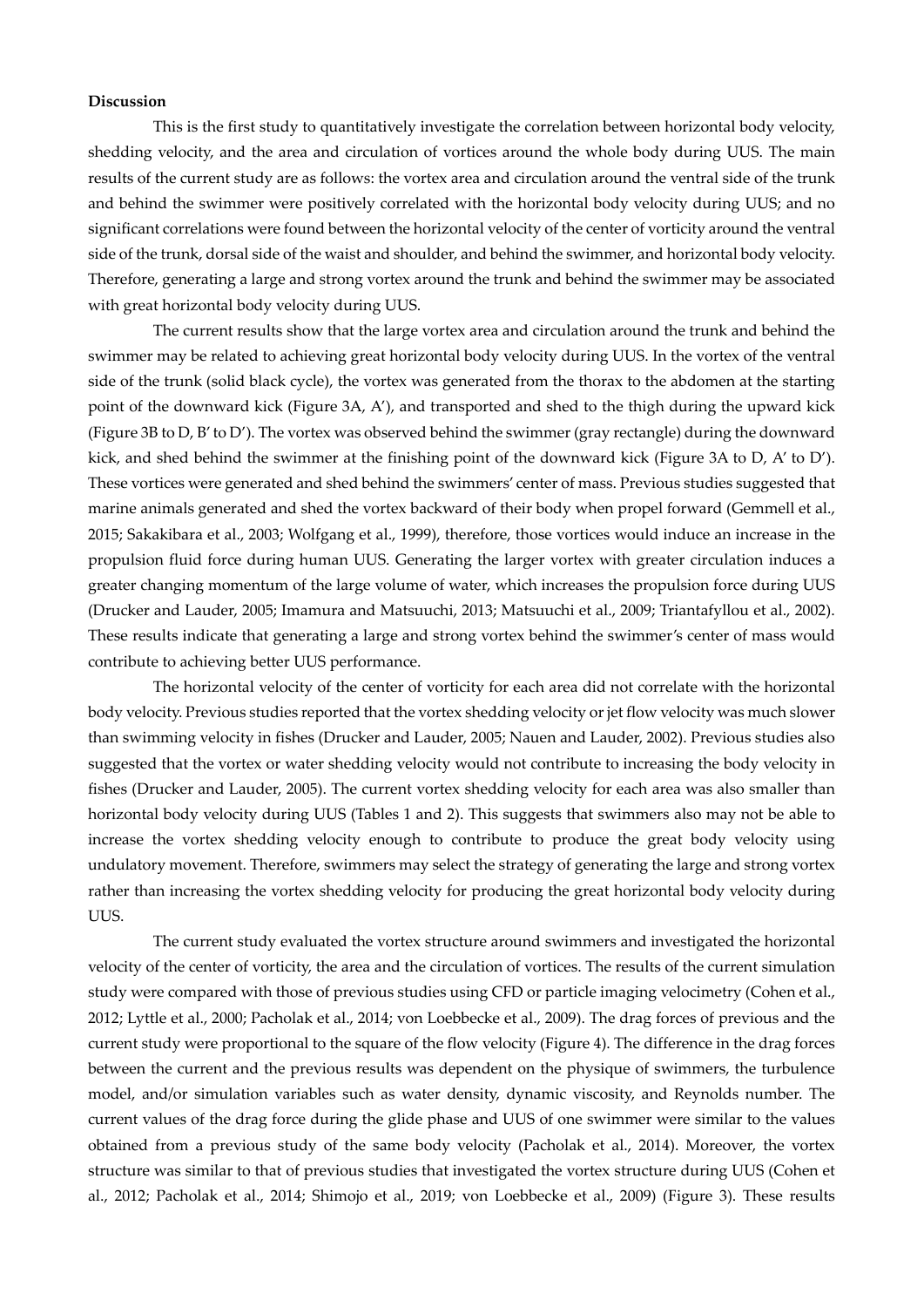confirmed the validity of the current simulation results.

One limitation should be acknowledged when interpreting the current results. The current simulation model was set in a water flume; however, competitive swimming races are conducted in a swimming pool. Thus, the differences in the water stream around a swimmer's body (i.e., static water or counter water flow condition) could affect the vortex structure during UUS. Nonetheless, the current results are in agreement with the results of a previous study, in which the vortex structure during UUS was simulated using CFD under static water conditions (Cohen et al., 2012). Hence, this limitation may have little effect on the main findings of this study.

#### **Conclusion**

The current study investigated whether the horizontal vortex velocity, the area and circulation around the whole body are correlated with the horizontal body velocity during UUS. The main findings of this study were as follows: 1) the vortex area and circulation around the ventral side of the trunk and behind the swimmer were positively correlated with the horizontal body velocity, and 2) the horizontal velocity of vorticities around the whole body was not correlated with the horizontal body velocity during UUS. These results suggest that generating a large and strong vortex around the trunk and behind swimmers is related to great UUS performance.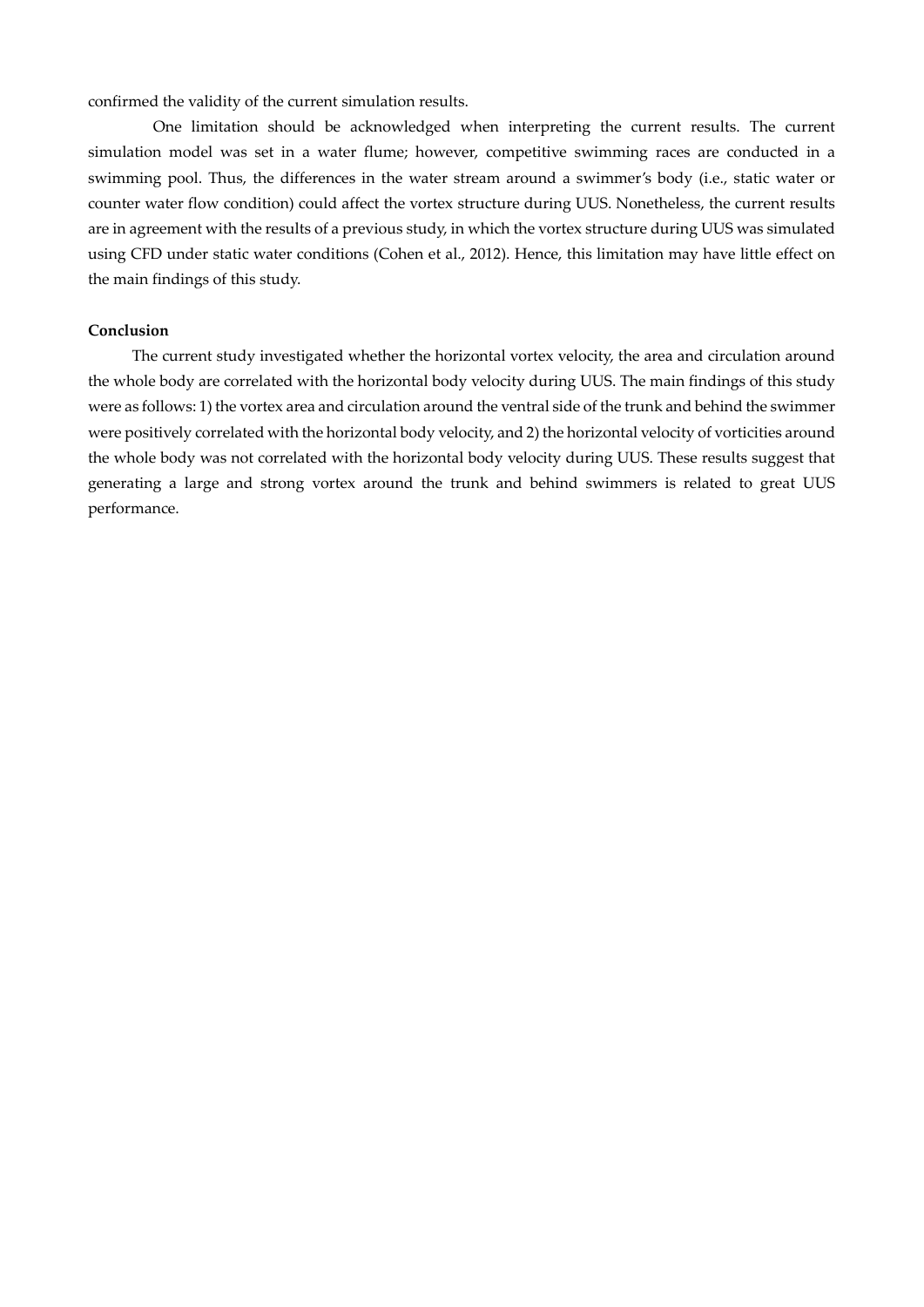#### **References**

- Ae, M., Tang, H., & Yokoi, T. (1992). Estimation of inertia properties of the body segments in Japanese athletes. *Society of Biomechanism Japan*, *11*, 23-33.
- Arellano, R., Brown, P., Cappaert, J., & Nelson, R. C. (1994). Analysis of 50-, 100-, and 200-m Freestyle Swimmers at the 1992 Olympic Games. *Journal of Applied Biomechanics*, *10*(2), 189-199. https://doi.org/DOI 10.1123/jab.10.2.189
- Arellano, R., Pardillo, S., & Gavilán, A. (2002). Underwater undulatory swimming: kinematic characteristics, vortex generation and application during the start, turn and swimming strokes. Proceedings of the XXth International Symposium on Biomechanics in Sports, Universidad de Granada,
- Atkison, R. R., Dickey, J. P., Dragunas, A., & Nolte, V. (2014). Importance of sagittal kick symmetry for underwater dolphin kick performance. *Humman Movement Scicence*, *33*, 298-311. https://doi.org/10.1016/j.humov.2013.08.013
- Bixler, B., Pease, D., & Fairhurst, F. (2007). The accuracy of computational fluid dynamics analysis of the passive drag of a male swimmer. *Sports Biomechanics*, *6*(1), 81-98. https://doi.org/10.1080/14763140601058581
- Cohen, R. C., Cleary, P. W., & Mason, B. R. (2012). Simulations of dolphin kick swimming using smoothed particle hydrodynamics. *Humman Movement Science*, *31*(3), 604-619. https://doi.org/10.1016/j.humov.2011.06.008
- Connaboy, C., Coleman, S., Moir, G., & Sanders, R. (2010). Measures of reliability in the kinematics of maximal undulatory underwater swimming. *Medicine and Science in Sports and Exercise*, *42*(4), 762-770. https://doi.org/10.1249/MSS.0b013e3181badc68
- Drucker, E. G., & Lauder, G. V. (2005). Locomotor function of the dorsal fin in rainbow trout: kinematic patterns and hydrodynamic forces. The *Journal of Experimental Biology*, 208(23), 4479-4494. https://doi.org/10.1242/jeb.01922
- Elipot, M., Dietrich, G., Hellard, P., & Houel, N. (2010). High-level swimmers' kinetic efficiency during the underwater phase of a grab start. *Journal of Applied Biomechanics*, *26*(4), 501-507.
- Fédération Internationale de Natation. (2017, 21 september). FINA Swimming Rules. https://www.fina.org/swimming/rules
- Gemmell, B. J., Troolin, D. R., Costello, J. H., Colin, S. P., Satterlie, R. A. (2015). Control of vortex rings for manoeuvrability. *Journal of the Royal Society Interface*, 6(12), 20150389. https://doi.org/10.1098/rsif.2015.0389
- Higgs, A. J., Pease, D. L., & Sanders, R. H. (2017). Relationships between kinematics and undulatory underwater swimming performance. *Journal of Sports Sciences*, *35*(10), 995-1003. https://doi.org/10.1080/02640414.2016.1208836
- Hochstein, S., Pacholak, S., Brücker, C., & Blickhan, R. (2012). Experimental and Numerical Investigation of the Unsteady Flow around a Human Underwater Undulating Swimmer. In *Nature-Inspired Fluid Mechanics,* 293-308. https://doi.org/10.1007/978-3-642-28302-4\_18
- Houel, N., Elipot, M., André, F., & Hellard, P. (2012). Influence of angles of attack, frequency and kick amplitude on swimmer's horizontal velocity during underwater phase of a grab start. *Journal of Applied Biomechanics*, *29*(1), 49-54.
- Ikeda, Y., Ichikawa, H., Shimojo, H., Nara, R., Baba, Y., & Shimoyama, Y. (2021). Relationship between dolphin kick movement in humans and velocity during undulatory underwater swimming. *Journal of Sports Sciences*, 39(13), 1-7. https://doi.org/10.1080/02640414.2021.1881313
- Imamura, N., & Matsuuchi, K. (2013). Relationship between vortex ring in tail fin wake and propulsive force.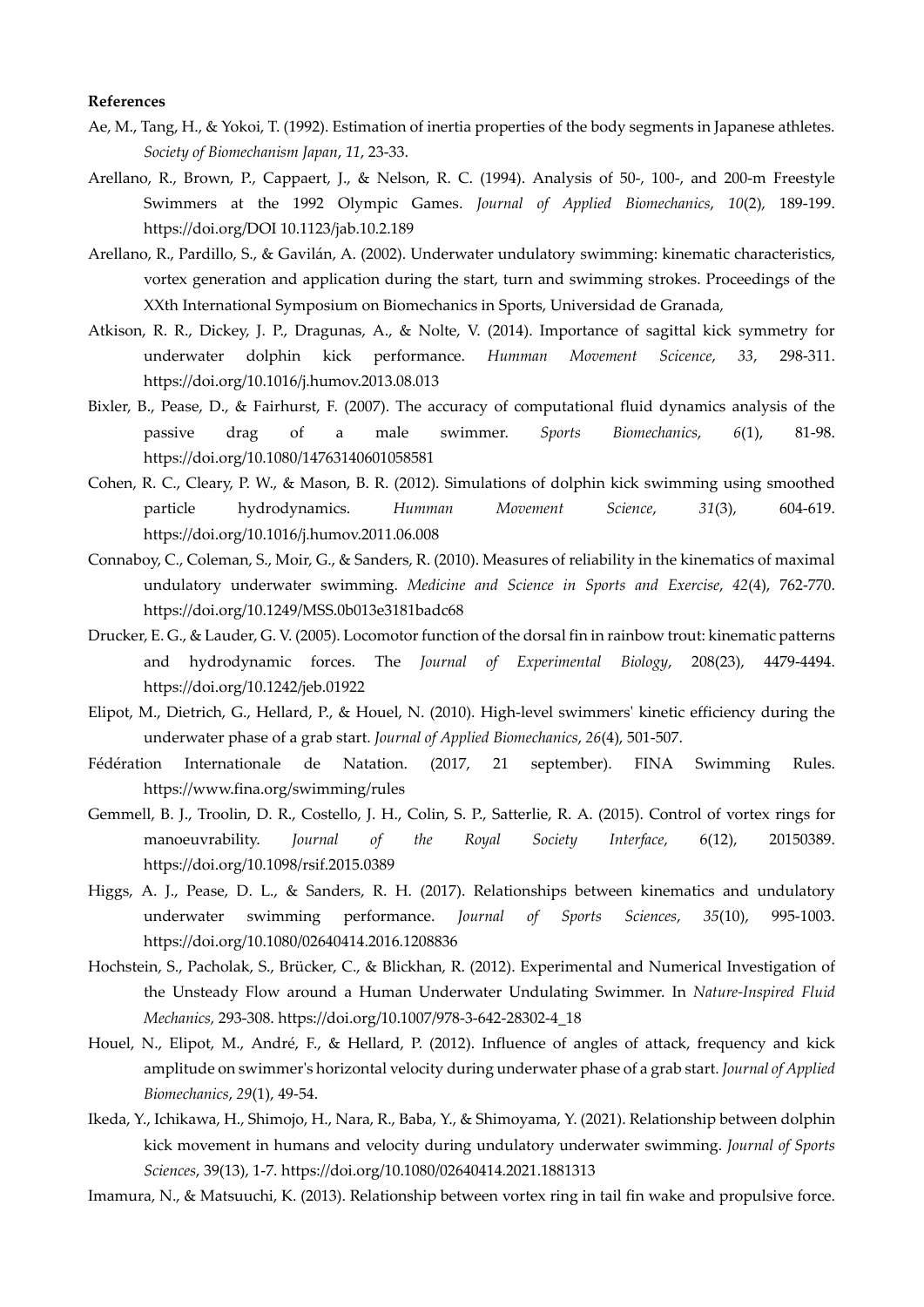*Experiments in Fluids*, *54*(10). https://doi.org/10.1007/s00348-013-1605-4

- Lyttle, A., D., Blanksby, B., A., Elliott, B., C., & Lloyd, D., G. (1998). The effect of depth and velocity on drag during the streamlined glide. *Journal of Swimming Research*, *13*, 15-22.
- Lyttle, A. D., Blanksby, B. A., Elliott, B. C., & Lloyd, D. G. (2000). Net forces during tethered simulation of underwater streamlined gliding and kicking techniques of the freestyle turn. *Journal of Sports Sciences*, *18*(10), 801-807. https://doi.org/10.1080/026404100419856
- Maglischo, E. W. (2003). *Swimming fastest*. Human Kinetics.
- Marinho, D. A., Barbosa, T. M., Rouboa, A. I., & Silva, A. J. (2011). The Hydrodynamic Study of the Swimming Gliding: a Two-Dimensional Computational Fluid Dynamics (CFD) Analysis. *Journal of Human Kinetics*, *29*, 49-57. https://doi.org/10.2478/v10078-011-0039-4
- Matsuuchi, K., Miwa, T., Nomura, T., Sakakibara, J., Shintani, H., & Ungerechts, B. E. (2009). Unsteady flow field around a human hand and propulsive force in swimming. *Journal of Biomechanics*, *42*(1), 42-47. https://doi.org/10.1016/j.jbiomech.2008.10.009
- Nakashima, M. (2009). Simulation Analysis of the Effect of Trunk Undulation on Swimming Performance in Underwater Dolphin Kick of Human. *Journal of Biomechanical Science and Engineering*, *4*(1), 94-104. https://doi.org/10.1299/jbse.4.94
- Nauen, J. C., & Lauder, G. V. (2002). Hydrodynamics of caudal fin locomotion by chub mackerel, scomber japonicus (Scombridae). The *Journal of Experimental Biology*, 205(12), 1709-1724. https://doi.org/10.1242/jeb.205.12.1709
- Pacholak, S., Hochstein, S., Rudert, A., & Brucker, C. (2014). Unsteady flow phenomena in human undulatory swimming: a numerical approach. *Sports Biomechanics*, *13*(2), 176-194. https://doi.org/10.1080/14763141.2014.893609
- Sanders, R. H., Cappaert, J. M., & Devlin, R. K. (1995). Wave characteristics of butterfly swimming. *Journal of Biomechanics*, *28*(1), 9-16. https://doi.org/10.1016/0021-9290(95)80002-6
- Sakakibara, J., Nakagawa, M., Yoshida, M. (2003). Stereo-PIV study of flow around a maneuvering fish*. Experiments in Fluids*, 36, 282-293. https://doi.org/10.1007/s00348-003-0720-z
- Shimojo, H., Gonjo, T., Sakakibara, J., Sengoku, Y., Sanders, R., & Takagi, H. (2019). A quasi three-dimensional visualization of unsteady wake flow in human undulatory swimming. *Journal of Biomechanics*, *93*, 60- 69. https://doi.org/10.1016/j.jbiomech.2019.06.013
- Takagi, H., Nakashima, M., Sato, Y., Matsuuchi, K., & Sanders, R. H. (2016). Numerical and experimental investigations of human swimming motions. *Journal of Sports Sciences*, *34*(16), 1564-1580. https://doi.org/10.1080/02640414.2015.1123284
- Triantafyllou, M. S., Techet, A. H., Zhu, Q., Beal, N. D., Hover, F. S., & Yue, D. K. P. (2002). Vorticity control in fish like propulsion and maneuvering. *Integrative and Comparative Biology*, *42*(5), 1026-1031. https://doi.org/https://doi.org/10.1093/icb/42.5.1026
- Veiga, S., Cala, A., Frutos, P. G., & Navarro, E. (2014). Comparison of starts and turns of national and regional level swimmers by individualized-distance measurements. *Sports Biomechanics*, *13*(3), 285-295. https://doi.org/10.1080/14763141.2014.910265
- von Loebbecke, A., Mittal, R., Mark, R., & Hahn, J. (2009). A computational method for analysis of underwater dolphin kick hydrodynamics in human swimming. *Sports Biomechanics*, *8*(1), 60-77. https://doi.org/10.1080/14763140802629982
- Wang, Z.-d., Lao, Y.-j., Li, L.-j., & Cong, W.-c. (2010). Experiment on the Characteristics of 3-D Vortex Ring Behind a Flexible Oscillating Caudal Fin. *Journal of Hydrodynamics*, *22*(3), 393-401. https://doi.org/10.1016/s1001-6058(09)60070-6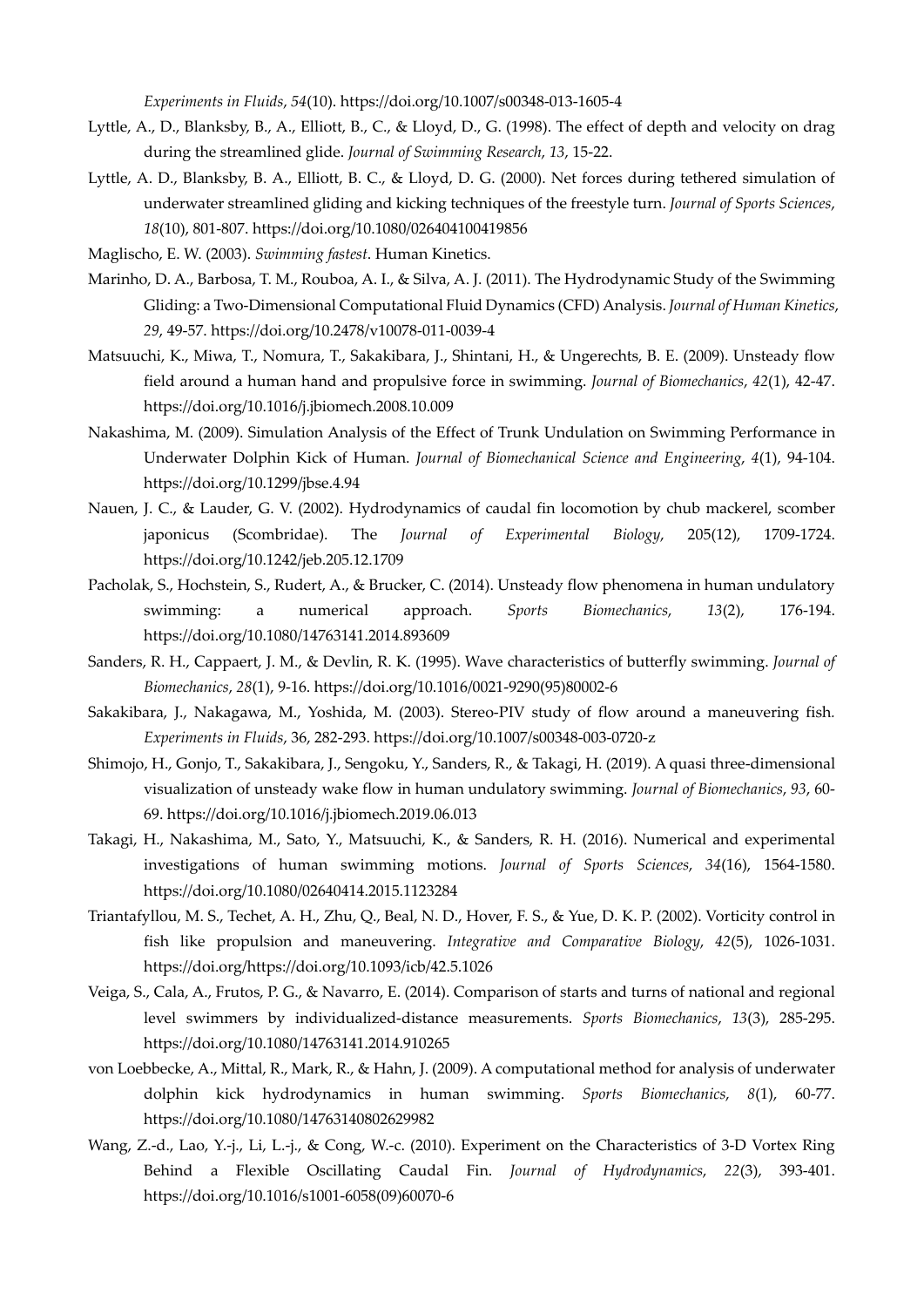- Wolfgang, M. J., Anderson, J. M., Grosenbaugh, M. A., Yue, D. K., Triantafyllou, M. S. (1999). Near-Body flow dynamics in swimming fish. The *Journal of Experimental Biology*, 202(17), 2303-2327. https://doi.org/10.1242/jeb.202.17.2303
- Yamakawa, K. K., Shimojo, H., Takagi, H., Tsubakimoto, S., & Sengoku, Y. (2017). Effect of increased kick frequency on propelling efficiency and muscular co-activation during underwater dolphin kick. *Human Movement Science*, *54*, 276-286. https://doi.org/10.1016/j.humov.2017.06.002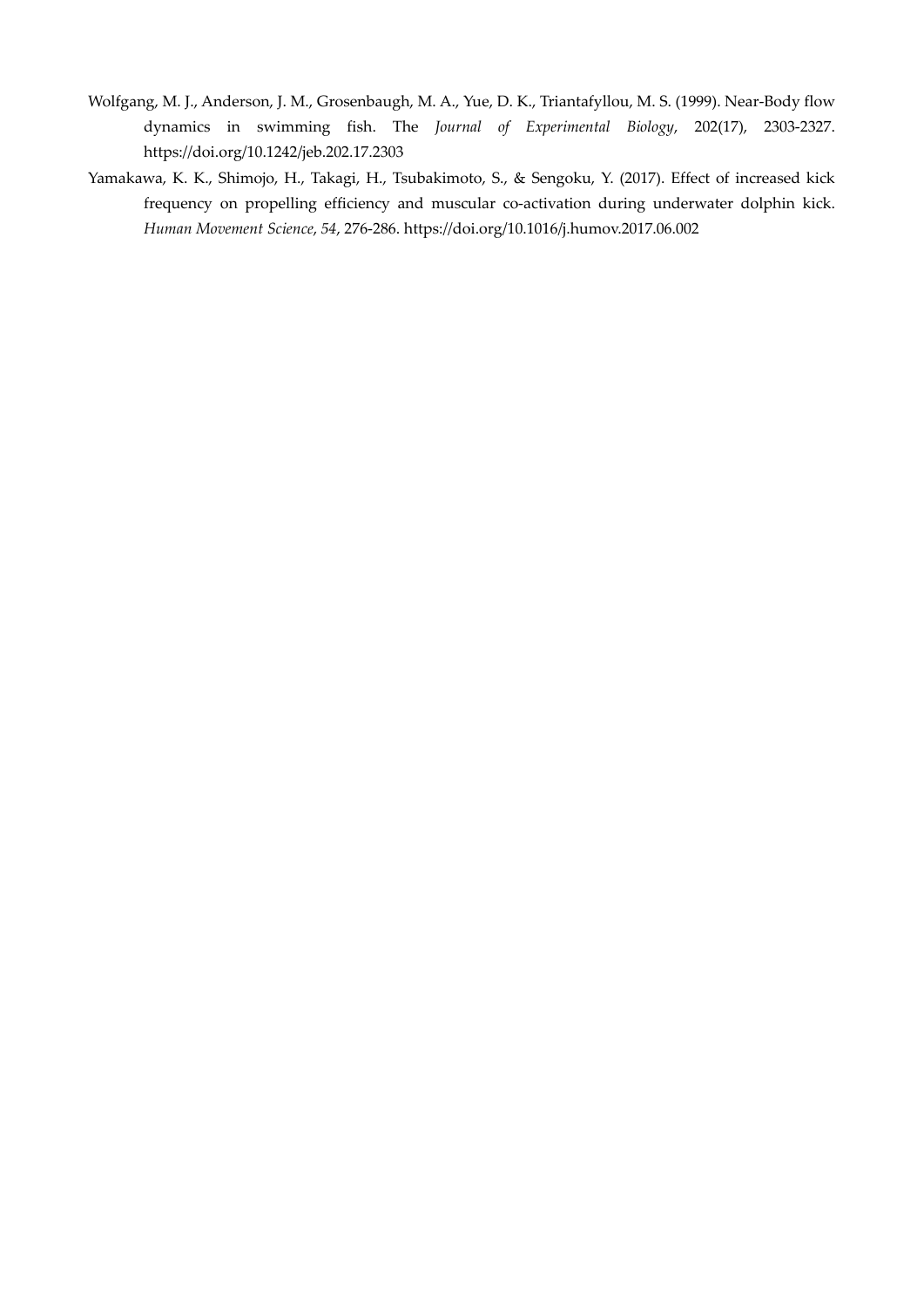|                    |                                |           |            | For verification of validity of     |                        |  |  |  |  |
|--------------------|--------------------------------|-----------|------------|-------------------------------------|------------------------|--|--|--|--|
|                    | The basic data of participants |           |            | the current simulation results      |                        |  |  |  |  |
|                    |                                | $(n = 9)$ |            | One swimmer in<br>the current study | Pacholak et al. (2014) |  |  |  |  |
| Age (years)        | 20.7                           | $\pm$     | 2.8        | 19                                  | Not presented          |  |  |  |  |
| Body mass (kg)     | 66.8                           | $\pm$     | 4.7        | 60.9                                | 56.5                   |  |  |  |  |
| Body height (m)    | 1.69                           |           | $\pm$ 0.03 | 1.66                                | Not presented          |  |  |  |  |
| Body length (m)    | 2.25                           | $\pm$     | 0.06       | 2.18                                | 2.20                   |  |  |  |  |
| FINA points        | 633.6                          | $\pm$     | 88.3       | 690                                 | Not presented          |  |  |  |  |
| UUS velocity (m/s) | 1.41                           | $\pm$     | 0.22       | 1.18                                | 1.18                   |  |  |  |  |

## **Table 1***: Basic characteristics of study participants*

*Abbreviations: UUS - underwater undulatory swimming; FINA - Fédération Internationale de Natation. FINA points represent the competitive level of swimmers.* 

| <b>Table 2</b> : Data of horizontal velocity of the center of vorticity, the peak values of the vortex area and circulation, and the |  |
|--------------------------------------------------------------------------------------------------------------------------------------|--|
| correlation coefficient between the horizontal center of mass velocity and vortex variables during UUS.                              |  |

| Side of the vortex        |         | Horizontal velocity of<br>the center of vorticity (m/s) |                 |          |      | Peak value of the<br>vortex area $(m2)$ |      |          |         | Circulation $(m^2/s)$ |      |           |  |
|---------------------------|---------|---------------------------------------------------------|-----------------|----------|------|-----------------------------------------|------|----------|---------|-----------------------|------|-----------|--|
|                           | mean    | $\pm$                                                   | SD <sub>1</sub> | r        | mean | $\pm$                                   | SD.  | r        | mean    | $\pm$                 | SD.  | r         |  |
| Ventral side of the trunk | $-0.50$ | $\pm$                                                   | 1.34            | $-0.434$ | 0.13 | $\pm$                                   | 0.07 | $0.938*$ | 0.69    | $\pm$                 | 0.34 | $0.915*$  |  |
| Waist                     | 0.54    | $\pm$                                                   | 0.75            | $-0.433$ | 0.07 | $\pm$                                   | 0.02 | 0.217    | $-0.45$ | ±.                    | 0.23 | $-0.460$  |  |
| Shoulder                  | 0.31    | $\pm$                                                   | 0.80            | 0.283    | 0.05 | $\pm$                                   | 0.03 | $-0.533$ | $-0.36$ | $\pm$                 | 0.21 | 0.350     |  |
| Behind swimmer            | $-1.05$ | $\pm$                                                   | 1.16            | 0.259    | 0.03 | $\pm$                                   | 0.03 | $0.738*$ | $-0.09$ | 土                     | 0.09 | $-0.680*$ |  |

*\* : p < 0.05 The positive and negative value of circulation indicates clockwise and counterclockwise, respectively.*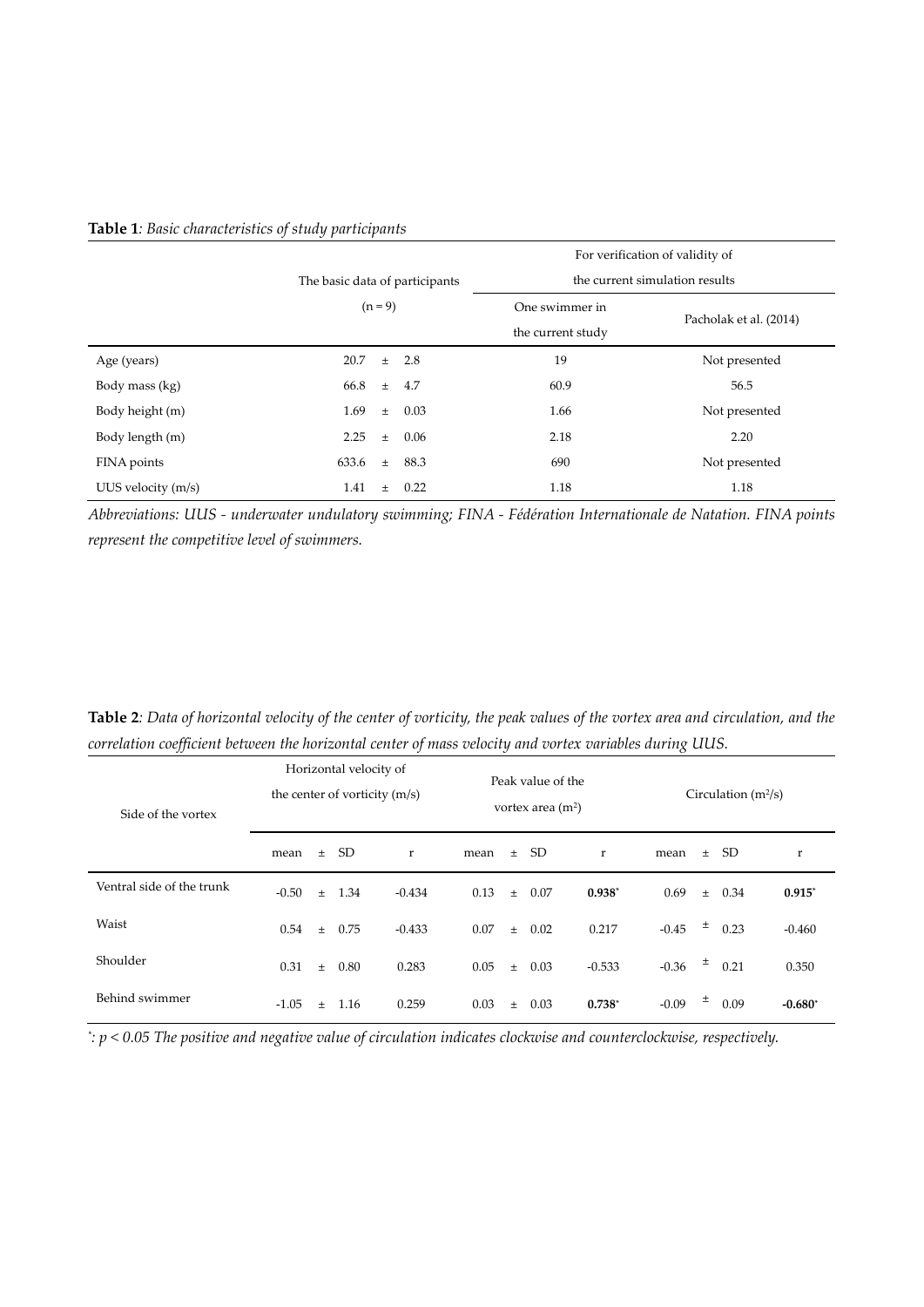

### **Figure 1**

*A: The swimmers' model of the standing (i) and the kneeling position (ii) obtained using a 3D laser body scanner, and the glide position (iii) compounded and modified from two models. B: Outline of the outer block mesh of the CFD in this study. C: The slice picture of the calculation mesh in this study.* 



# **Figure 2**

*A: The calculation of the vortex area. B: The typical time history data of the center of vorticity (above) and the vortex area (below).*